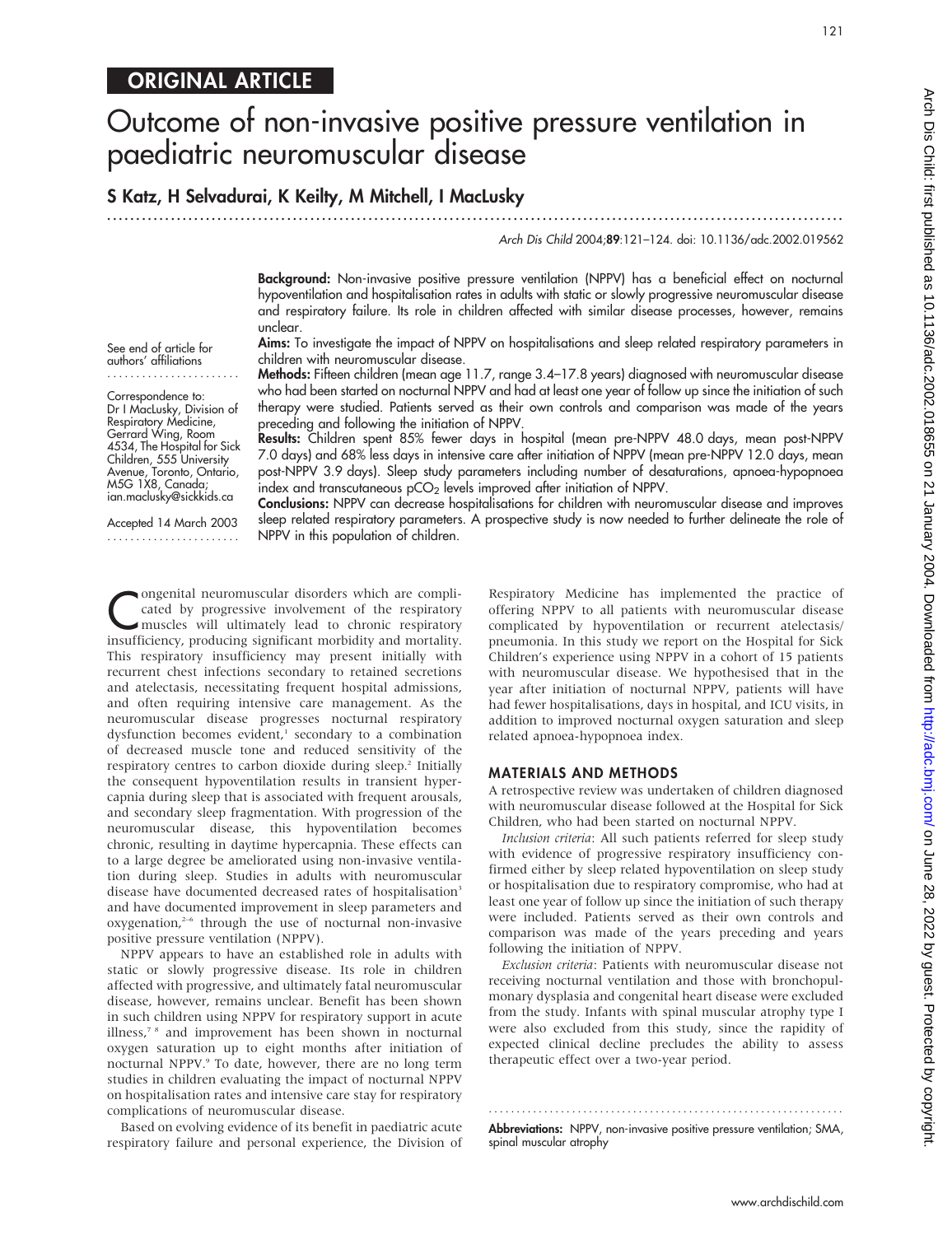NPPV was initiated based on (a) evidence of sleep related hypercapnia (PaCO<sub>2</sub> greater than 50 mmHg) with desaturations to below 92% ( $n = 10$ ) or (b) a history of recurrent hospitalisations for pneumonia and/or atelectasis  $(n = 5)$ . Patients received nocturnal NPPV (either by mask or nasal pillows). NPPV devices used in our laboratory consisted of the Harmony, Synchrony, or ST30 (Respironics, USA) BiPAP units. Initial settings were individualised to each patient, based on age, weight, and severity of scoliosis (range IPAP 9– 20 cm H<sub>2</sub>O, EPAP 3–6 cm H<sub>2</sub>O). Ventilation settings were then titrated in the sleep laboratory to normalise the respiratory pattern and oxygen saturation, and to produce a decrease of at least 10 mmHg in PaCO<sub>2</sub>, if the transcutaneous  $pCO<sub>2</sub>$  (Ptc<sub>CO2</sub>) was greater than 50 mmHg. Patients were breathing spontaneously, with a back up ventilation rate set at least 10% below the child's own resting breathing rate.

Initiation of NPPV and its titration was performed in the sleep laboratory on an outpatient basis, except when the patients were already hospitalised, in which case it was done during the course of their admission, prior to discharge. There was therefore no increase in hospitalisations for the purpose of initiating or titrating NPPV.

Demographic data including age, sex, diagnosis, and age at initiation of NPPV were collected. Outcome measures were the number of hospital admissions for respiratory complications before and after initiation of NPPV, total number of days in hospital, number of days in intensive care unit, and need for invasive ventilation. These were obtained by audit of the patients' hospital charts. Information about admissions to other hospitals was obtained via telephone interview with the patients' parents and has been included in this analysis. Two of the families could not be contacted and there was therefore potential for unreported hospitalisations. Since the Hospital for Sick Children is the only tertiary level paediatric hospital for the community, it is unlikely that ICU admissions were missed. The decision to admit a patient to hospital was made by the patients' attending physician (not the study physicians) on clinical grounds.

Polysomnography was performed in the sleep laboratory, according to standards of the American Thoracic Society.<sup>10</sup> Baseline oxygen saturation and transcutaneous  $pCO<sub>2</sub>$  were also recorded. Sleep study parameters were analysed for the apnoea-hypopnoea index, number, and degree of desaturations. An apnoea was defined as a cessation of airflow with duration of greater than 10 seconds. A hypopnoea was defined as a reduction in airflow or chest wall motion resulting in a decrease in arterial oxygen saturation of at least 4%.10 The apnoea-hypopnoea index was calculated as the number of apnoeas plus the number of hypopnoeas divided by the total sleep time in hours.

Outcomes were compared over a one year period prior to onset and post-initiation of NPPV. Paired t tests, pre- and post-initiations of NPPV, were used to analyse the data.

Questionnaires regarding daytime functioning were prospectively collected when patients presented to the sleep laboratory for assessment before and after initiation of NPPV. The questions assessed school performance, appetite, morning headache, and bedwetting.

# RESULTS

Fifteen children with neuromuscular disease of various aetiologies were studied. They included four children with spinal muscular atrophy (SMA) type II, four with muscular dystrophy, of which one has Duchenne's, two children with myotonic dystrophy, and two with nemaline rod myopathy. The other three children had other forms of myopathy, some of whom had not been given a clearly defined diagnosis. The mean age of the patients was 11.7 years (range 3.4–17.8 years). Table 1 outlines the demographics.

We found a significant decrease in the total number of days in hospital and days spent in the intensive care unit after the initiation of NPPV (table 2). Children spent 85% fewer days in hospital (mean pre-NPPV 48.0 days, mean post-NPPV 7.0 days,  $p<0.001$ ) and 68% less days in intensive care after initiation of NPPV (mean pre-NPPV 12.0 days, mean post-NPPV 3.9 days,  $p<0.015$ ) after initiation of NPPV (table 2).

Sleep study data were available for nine of the 15 children after the initiation of NPPV (table 2). There was a 92% decrease in the number of desaturation events (mean pre-NPPV 9.7, mean post-NPPV 1.1,  $p<0.039$ ) in these patients. The documented desaturations were also less severe and the apnoea-hypopnoea index improved. Transcutaneous  $pCO<sub>2</sub>$ levels also normalised after initiation of NPPV (table 2).

Finally, prospectively administered questionnaires were filled out by seven school aged children at the time of initiation of NPPV. Two children reported improved school performance and fewer morning headaches; five reported no change over the study period. One child had improved urinary continence after starting nocturnal NPPV. None of the children reported deterioration in any of the functions asked on the questionnaire.

# **DISCUSSION**

This study describes the impact of NPPV on hospitalisation rates and duration in a cohort of children with neuromuscular disease. It is the largest reported study in this paediatric population. Data were collected for one year prior to and after initiation of NPPV. The principle finding was a significant decrease in the days spent in hospital. This supported our previous clinical impression and confirms similar reported results in an adult study.<sup>3</sup> The magnitude of the decrease is significant, considering that the majority of children in this cohort suffer from progressive disease processes. Thus, an increase in days spent in hospital would be expected as the natural history of these diseases unfolds. The prospective questionnaire administered revealed that some patients report an improvement in daytime function after initiation of NPPV.

The heterogeneity of the study subjects does represent a limitation of this study, since different diseases have different rates of progression. The majority of patients included in this cohort, however, suffered from either myotonic dystrophy or spinal muscular atrophy type II, in which progressive decline in respiratory function over time is expected. Those with SMA type II have a reported 31.5% mortality rate within the first 25 years of life.<sup>11</sup> Similarly, patients with congenital myotonic dystrophy have only a 50% survival into the mid-30s.12 The number of patients with non-progressive myopathy, such as nemeline rod myopathy, was small. It can therefore be expected that as a group, a decline in respiratory function over time would occur and the need for hospitalisation would increase.

Since the accepted practice was to offer NPPV to this population, it was not possible to have a group of true matched controls. In an attempt to address this methodological problem, the authors have used each patient as their own control, comparing the year preceding and following initiation of NPPV.

The study may be biased by changes in hospital and intensive care admission policy over this time period. Initially, all children requiring any form of ventilation assistance were admitted to the intensive care unit for management. Over the last few years, however, there has been a shift in hospital policy, such that children who receive NPPV at home are now being managed on the general paediatric wards. This would have led to a reduction in ICU days in patients more recently enrolled in the programme. It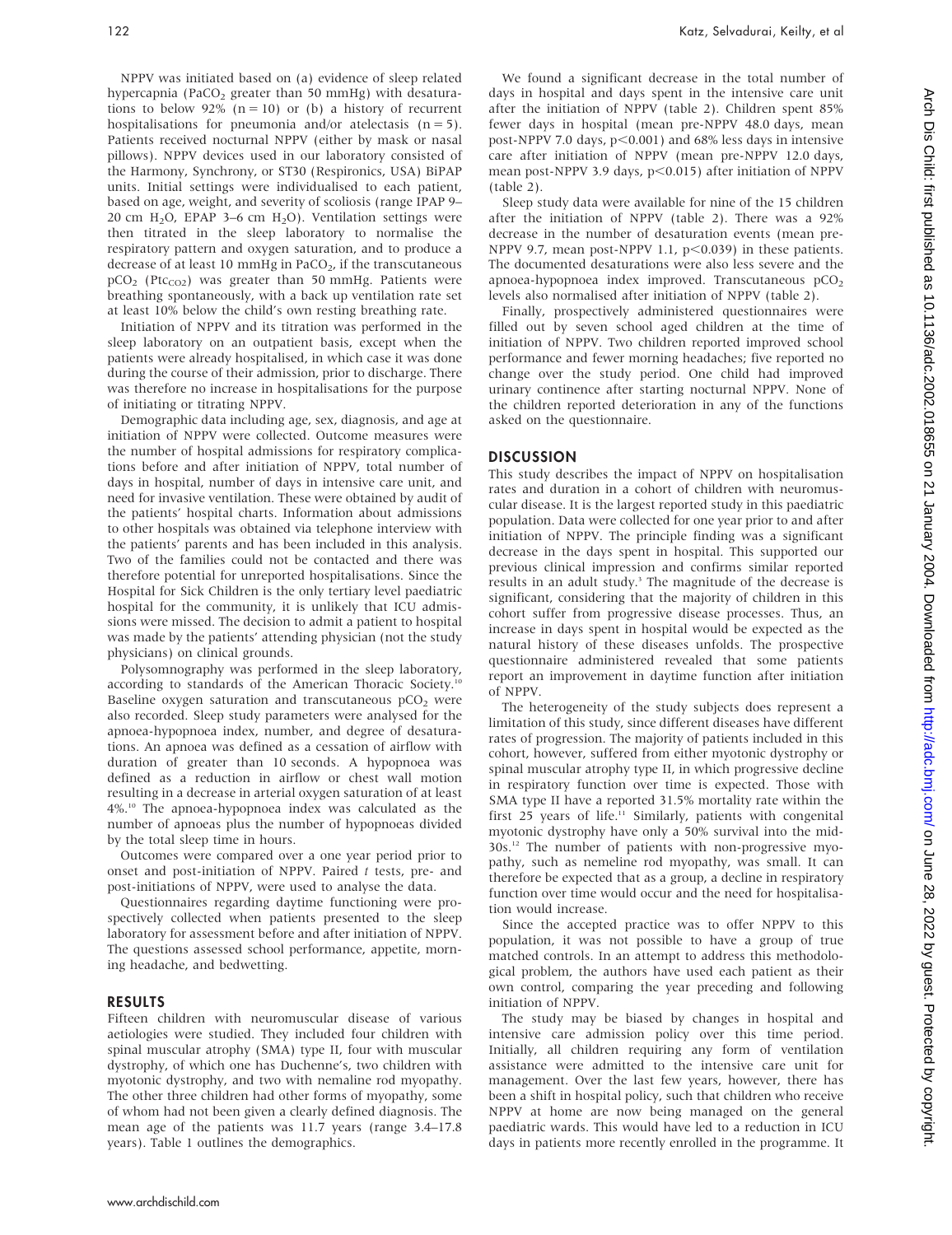| Patient | Gender | <b>Diagnosis</b>                                | Age   | Age at initiation<br>of NPPV (y) | Duration of<br>follow up (y) |
|---------|--------|-------------------------------------------------|-------|----------------------------------|------------------------------|
|         |        | Spinal muscular atrophy type II                 | 3.83  | 2.6                              |                              |
|         |        | Congenital muscular dystrophy                   | 11.25 |                                  | 4.2                          |
|         |        | Congenital fibre disproportionate type myopathy | 6.21  | 1.1                              | 4.9                          |
|         |        | Myotonic dystrophy                              | 15.21 | 13.5                             | 1.5                          |
|         |        | Fascio-scapular humeral myopathy                | 13.4  | 7.9                              | 5                            |
| 6       | M      | Congenital muscular dystrophy                   | 13.2  | 10.9                             | 1.2                          |
|         |        | Myotonic dystrophy                              | 17.78 | 13.2                             | 3                            |
| 8       | M      | Spinal muscular atrophy type II                 | 16.46 |                                  | 8.6                          |
| 9       | M      | Duchenne muscular dystrophy                     | 16.79 | 14.3                             | 2.4                          |
| 10      | M      | Spinal muscular atrophy type II                 | 10.22 | 8                                | $\overline{2}$               |
| 11      | M      | Nemaline rod myopathy                           | 14.23 |                                  | 8.5                          |
| 12      |        | Muscular dystrophy                              | 9.55  | 6.5                              | 3                            |
| 13      |        | Nemaline rod myopathy                           | 3.4   | $\overline{2}$                   | 1.3                          |
| 14      |        | Spinal muscular atrophy type II                 | 6.09  | 0.5                              | 4.4                          |
| 15      | M      | Charcot Marie tooth myopathy                    | 17.21 | 10                               | 7                            |

would not, however, have had any impact on overall hospital days.

An area of debate is the variability in indications for initiating NPPV in children with chronic respiratory insufficiency. A European Consensus Conference has suggested instituting NPPV in patients with neuromuscular disorders who experience morning headache, daytime hypersomnolence, nocturnal sleep difficulties, or cognitive dysfunction.<sup>13</sup> In the absence of symptoms, a PaCO<sub>2</sub> higher than  $45$  mmHg or PaO<sub>2</sub> less than 60 mm Hg on morning arterial blood gas sample, or pronounced nocturnal desaturations, are also considered indications to initiate therapy.13 These parameters, however, are less well defined in children, who may not be able to vocalise their symptoms and who are not routinely subjected to arterial blood gases. A study by Khan and colleagues,<sup>9</sup> reporting experience in ambulatory children with congenital neuromuscular disorders used chest infections, morning headache, daytime lethargy, poor weight gain, and hypoxaemia as their indications for treatment. They concluded that treatment with nocturnal NPPV resulted in normalisation of nocturnal oxygen saturation and reduced the number of wake epochs during sleep. In adults, noninvasive intermittent positive pressure ventilation has been shown to be effective in normalising sleep disordered breathing,<sup>2</sup> possibly by enhancing respiratory control.

As this was a retrospective study, it is difficult to comment on the impact of NPPV on quality of life or compliance with therapy. After initiation of NPPV, it was, however, up to the children and their parents as to whether to persevere with this therapy. The fact that the parents and children reported ongoing use of NPPV would suggest that they themselves perceive a therapeutic benefit.

While the results of this study are encouraging and NPPV seems to provide a solution to some of these children's problems, it is also important to realise that it is not an innocuous treatment. NPPV treatment can be complicated by aspiration pneumonia, mechanical failure of the ventilatory unit, and discomfort related to the fit of the mask.5 14 Despite these problems, however, a long term study in adults using NPPV for musculoskeletal disorders found that for most patients the benefits far outweighed the risks.<sup>5</sup>

In conclusion, NPPV can increase the quality of life for children with neuromuscular disease, both by decreasing hospitalisations and improving daytime functioning. Such therapy has been controversial in this population of patients, with claims that it only prolonged inevitable death from these diseases, with medical costs associated with deteriorating respiratory function only being deferred. While NPPV is not a cure for these diseases, empirically it appears to have a substantial positive impact on patients with neuromuscular disease. These disorders do lead to progressive loss of muscle function, and eventual death from respiratory failure. The aim of this programme was to increase both quality and duration of life, normalising, as much as possible, the child's day to day existence and when appropriate, having death occur in the community setting. Based on the results of this retrospective study, a randomised control trial would be difficult to ethically justify. A prospective study, however, needs to be undertaken to further define the precise role of NPPV in children with neuromuscular diseases, specifically with respect to indications and timing for initiation of this therapy, and its impact on quality of life for both children and caregivers.

| <b>Clinical outcome</b>                | One year pre-NPPV<br>Mean (SEM) | Annual decrease<br>post-NPPV<br>Mean (SEM) | 95% CI<br>$1.3 \text{ to } 4.8$ |
|----------------------------------------|---------------------------------|--------------------------------------------|---------------------------------|
| No. of admissions to hospital per year | 4.1(0.7)                        | $3.1(0.8)$ *                               |                                 |
| No. of days in hospital per year       | 48.0 (10.5)                     | 41.0 $(8.6)$ **                            | 22.6 to 59.4                    |
| No. of admissions to ICU               | 1.1(0.2)                        | 0.7(0.2)                                   | $0.2$ to $1.2$                  |
| No. of days in ICU per year            | 12.0(3.5)                       | $8.1(2.9)*$                                | 1.8 to 14.4                     |
| No. of nocturnal desaturations         | 9.7(3.4)                        | 8.9(3.6)                                   | 0.6 to 17.2                     |
| Apnoea-hypopnoea index                 | 7.3(3.5)                        | 4.5(1.2)                                   | $1.7$ to $7.4$                  |
| Minimum nocturnal oxygen saturation    | 66.2(6.9)                       | $-22.0$ (7.1)*                             | $-38.4$ to $-5.6$               |
| Depth of nocturnal desaturations       | 27.9(6.5)                       | $21.4(6.9)$ *                              | 5.5 to 37.4                     |
| Baseline $CO2$                         | 69.2(4.1)                       | $16.3 (4.0)^*$                             | 7.1 to 25.6                     |

Data compare the year prior to and post-initiation of NPPV.  $*_{p}$  < 0.05,  $*_{p}$  < 0.01